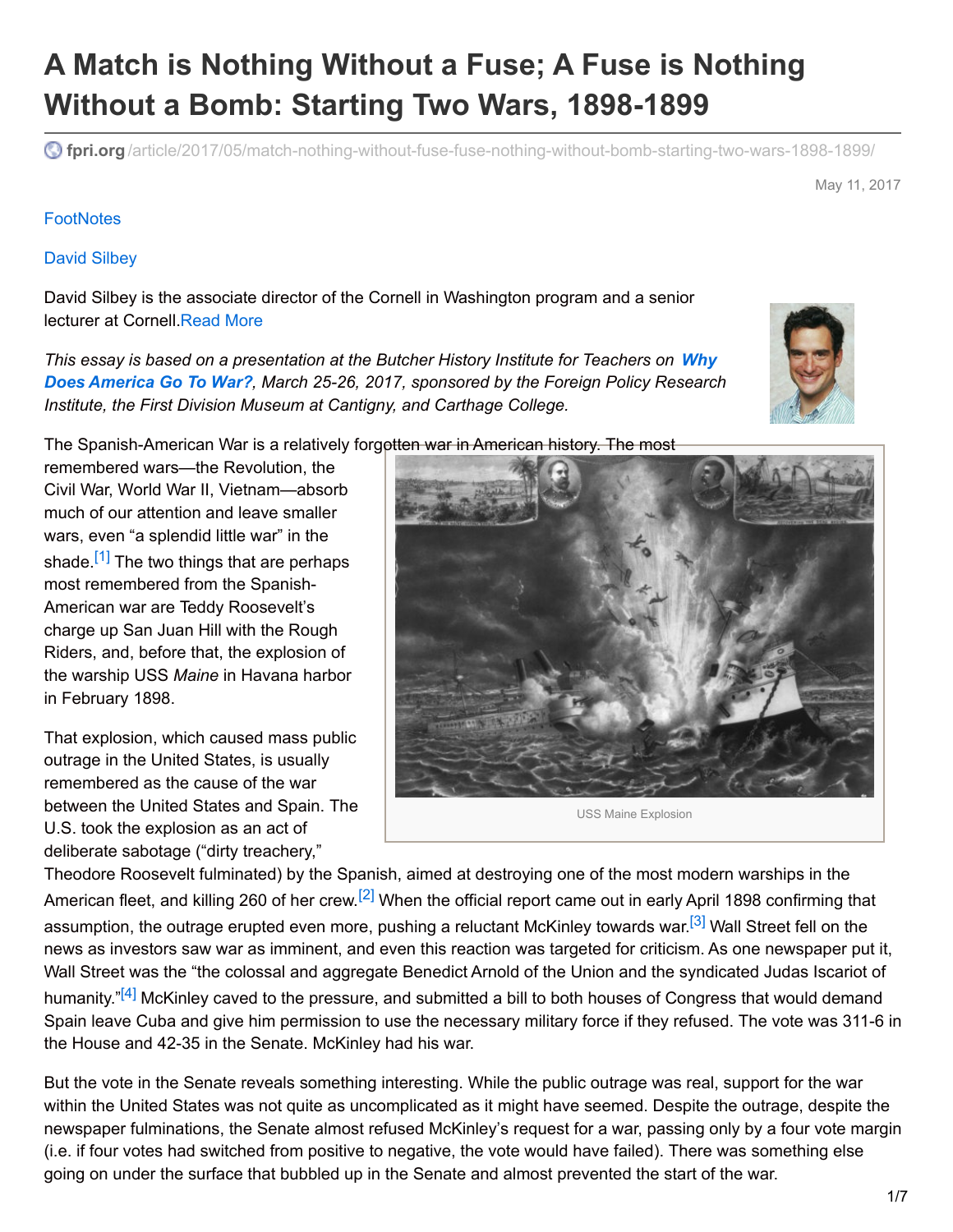### **Choices and Inevitability**

The Spanish-American War is one of those wars, like World War II, where the immediate cause seems absolutely clear. Like the 1941 Japanese attack on Pearl Harbor, the explosion of the *Maine* has gone down as the definitive cause of war. But the difficulty with such a clear cause of war, with such a clear *choice* about going to war, is that it obscures the way in which that choice was the product of a series of choices along the way, each of which guided both the United States and Spain down the path to war. The decisions made after the *Maine* explosion came after a long series of decisions, ones that happened over the course of years, if not decades. By the time McKinley made his fateful decision in April 1898, people—both grand and ordinary—had already made multiple choices for war.

I should note, before I explore further, that going to war was not inevitable. Historians have long been attracted to the idea of historical inevitability, dabbling in the Whiggish ideal of progress or the Marxist ideal of communism, but the pendulum has now swung strongly to the sense that historical actors have the agency to make meaningful choices. That even the choice about going to war with Spain in 1898 was not inevitable is illustrated by the Senate vote, given the four vote margin. Having a series of choices makes each one less critical, but that is not the same thing as them being irrelevant or predetermined.

## **The Global Choice**

By the late 19th century, Spain was a failing empire. After her peak in the 15th and 16th centuries, Spanish imperial fortunes had steadily declined. By the 1890s, Spanish possessions were a fraction of their former selves, around 260,000 square miles in size from a height of nearly eight million square miles, the bare skeletal remains of the empire that had once run much of the world. Weakness abroad was paralleled by weakness at home. Political misfortunes had undercut Spain's governments throughout the century, and by the 1890s, the dynasty was exhausted. Worse, the current King of Spain, Alfonso XIII, was a child who had come to the throne as an infant. He was a weak king, and his regent, his mother Maria Cristina, a weak queen. The monarchy was failing and was therefore reluctant to *look* weak, lest it be overthrown by its domestic opponents. Any more loss of empire would become a serious domestic issue. The result was a conscious decision—a choice—to resist any further reductions in Spain's imperial possessions. This choice was not based on economics or anything else fundamental. Spain's colonies no longer gave it substantial resources of any kind. It was a simple political calculation that had less to do with the interests of Spain than with those of Alfonso XIII.

By contrast, the United States was a growing power in the late 19th century, resurgent after the cataclysm of the Civil War. By the 1890s, the U.S. economy was the largest in the world, one that outshone even Britain, the imperial power that had supplanted Spain. More, the Manifest Destiny of the 19th century made many Americans—both elite and ordinary—believe that the U.S. was the chosen nation of the world, a sense that was confirmed for them by the conquest of the western half of the continent. With the driving of the golden railway spike in Utah in the 1880s, connecting the first transcontinental rail line, Americans believed that the frontier had closed, and America had become the dominant continental power.<sup>[\[5\]](#page-5-4)</sup>

<span id="page-1-0"></span>Added to that new power was a growing sense within the United State of the rest of the world, driven by the rise of new mass newspapers. Advances in printing technology had allowed newspapers to be published much more cheaply, and the result was an explosion of news reading, an explosion that reached much further down into the public than ever before. People read about the world around them, and connected it to their own interests. Here again, there was a choice to be made. Would the United States stay isolated in the Western Hemisphere, avoiding "foreign entanglements" as George Washington put it? Or would it continue to expand and become a global power, one that took its place on the stage of world powers? Would Manifest Destiny go from being about the continent to being about the world?

There were ideological frames pointing in both directions, though the weight was probably towards the global side. Social Darwinism, which had achieved popularity among all the imperial powers and the United States, posited a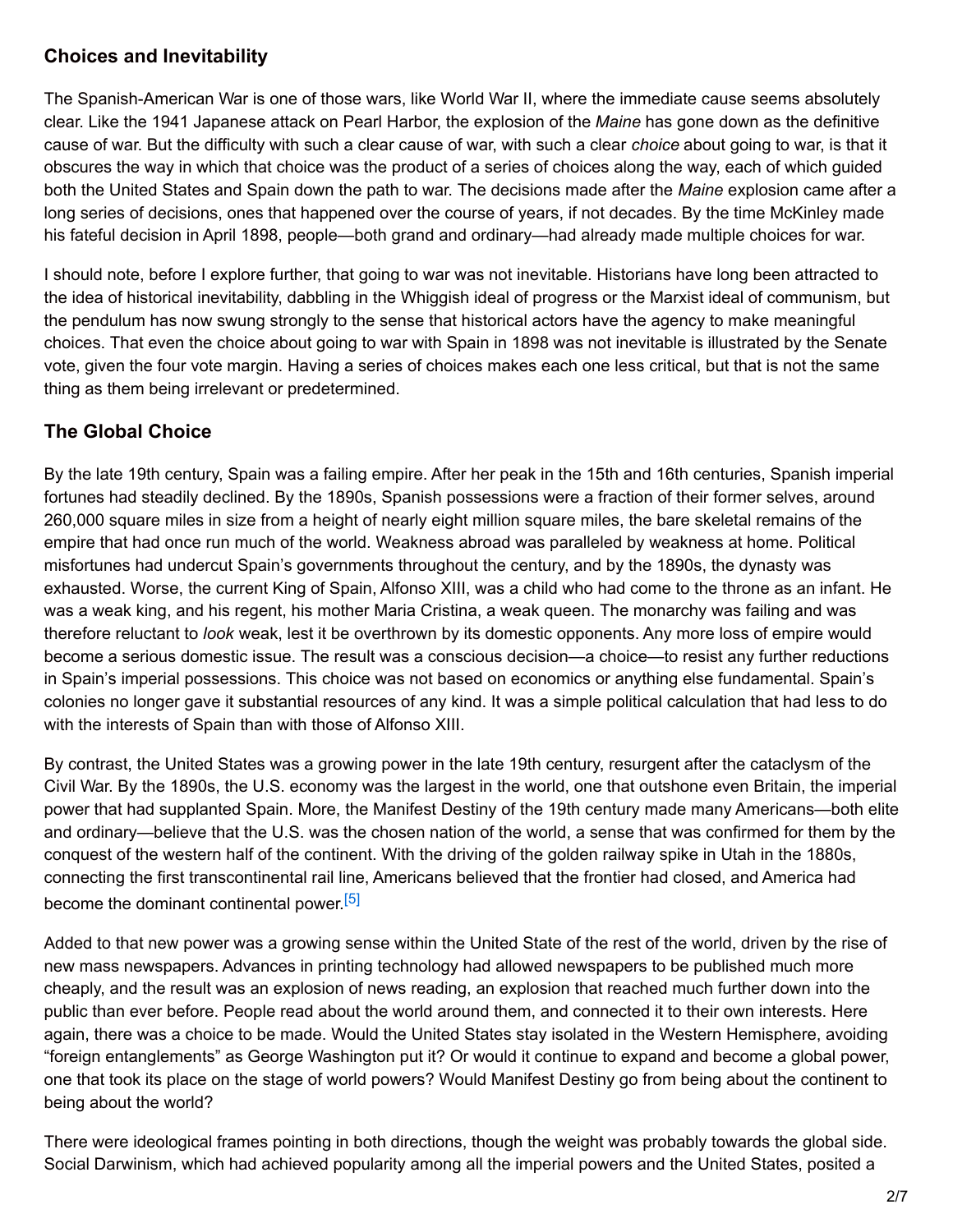racial hierarchy, with the most "successful" races at the top because of their natural superiority. Here was scientific racism, and it pushed people to continue expanding, as a way of continuing to demonstrate their superiority. Theodore Roosevelt, a rising politician in 1890s America, was a particular proponent of Social Darwinism, and thought that Anglo-Saxons were among the "dominant" races of the world.<sup>[\[6\]](#page-5-5)</sup>

How should such dominance be managed? In the 1880s-1890s, an American naval officer, Alfred Thayer Mahan, answered the question of how to do global expansion. Mahan's *The Influence of Sea Power on History* argued that control of the sea was the critical factor in world power.<sup>[\[7\]](#page-5-6)</sup> The nations with powerful navies were the ones who would run the world. To be a world power meant being a naval power. Mahan's analysis—like Social Darwinism—struck a chord with many Americans. Roosevelt wrote a letter to Mahan where he said, "I can say with perfect sincerity that I think [your book is] very much the clearest and most instructive general work of the kind…I wish…that the whole book could be placed where it could be read by the navy's foes, especially in Congress."<sup>[\[8\]](#page-5-7)</sup> Nor was Mahan only popular in the U.S. His work became a global sensation, especially in places like Britain, because it confirmed for them what they were already doing. Now, they had an analytical foundation for their naval spending. Even revisionist powers got in on the act: Kaiser Wilhelm of Germany had the book translated into German and gave copies to all his naval officers.<sup>[\[9\]](#page-5-8)</sup>

<span id="page-2-4"></span><span id="page-2-3"></span><span id="page-2-1"></span><span id="page-2-0"></span>

Alfred Thayer Mahan

<span id="page-2-2"></span>Fighting against these pro-global forces in the United States were long-standing ideas about America's role in the world. From the beginning, there had been a certain powerful strain of American thinking that believed that the U.S. should remain aloof from global concerns and focus on building itself. The classic statement of that was President Washington's farewell address of 1796, where he warned that "Against the insidious wiles of foreign influence (I conjure you to believe me, fellow-citizens) the jealousy of a free people ought to be constantly awake, since history and experience prove that foreign influence is one of the most baneful foes of republican government."<sup>[\[10\]](#page-5-9)</sup> Washington spoke of alliances in particular, but much American thinking expanded that warning to include involvement with issues outside the United States in general. This belief was allied to a sense that America was supposed to be an *example* of greatness to the rest of the world, but not someone actively exporting that greatness. The United States was to be a "shining city upon a hill," as Jonathan Winthrop put it in 1630, visible to the rest of the world, but aloof.<sup>[\[11\]](#page-5-10)</sup>

<span id="page-2-7"></span><span id="page-2-6"></span><span id="page-2-5"></span>These strains came together in the 1890s in a determined effort to resist American expansionism, and prevent the U.S. from becoming an empire like the European powers.<sup>[\[12\]](#page-6-0)</sup> The anti-imperialism of the day was a peculiar coalition, numbering among them Northeasterners, comfortable with their global trade, and Midwesterners, focused on agriculture and all its issues. The Anti-Imperialist League, founded late in the 1890s, had as members a former U.S. President in Grover Cleveland, a robber baron of the old school in Andrew Carnegie, and a labor leader in Samuel Gompers.<sup>[\[13\]](#page-6-1)</sup> This was hardly the standard set of alliances within U.S. politics. Nor were they really the pure ideologues I have suggested above—much of Gompers' resistance to imperialism came from a worry that a flood of foreign labor—Chinese and Filipino particularly—would undercut labor advances in the United States. Nonetheless, it was strong strand within American politics, and one that stood against Roosevelt's sense of global destiny. Still, if anti-imperialism was a substantial movement, it was not the winning one, and the U.S. government, first under Benjamin Harrison, then under William McKinley, began building a navy that reflected Mahan's analysis. The choice was for global power, and that meant warships, large, armored, and steam-powered, to assert American primacy.

#### **The Caribbean**

This choice meant everything for the Caribbean because it highlighted the central strategic dilemma of the United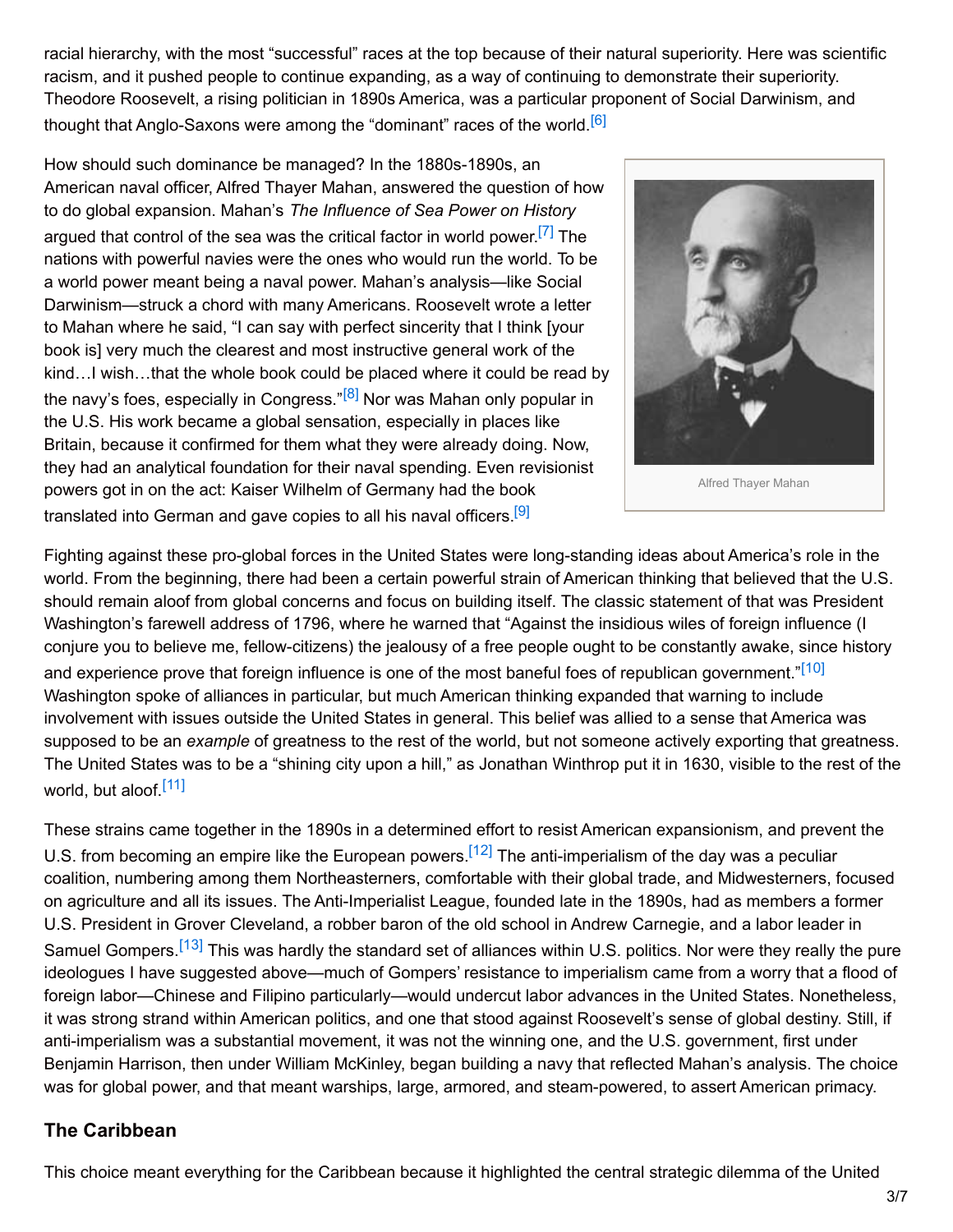States. America had coasts on both the Atlantic and Pacific, separated by the extended length of Central and South America. Where to put its new navy? Base it on the Pacific coast, and the Atlantic coast was vulnerable to attack before the navy could reach it. Base the navy on the Atlantic coast, and the Pacific coast faced a similar vulnerability. Split the navy between the two coasts, and the U.S. faced the possibility of being defeated piecemeal before it could concentrate its forces. The only answer—and it was one that American strategists understood quickly —was to shorten the time of passage between Pacific and Atlantic. That meant a canal somewhere across the narrowest portions of Central America, one that would sidestep the long and arduous passage southward. A canal meant that American ships would not have to wave to the South Pole as they passed through the difficult Straits of Magellan, but instead could reinforce each coast relatively quickly. But to build such a canal was not enough. The canal would mean nothing if the Caribbean was not an American-controlled sea. Anything less meant that American access to the canal would be threatened. Essentially, Mahan meant that Spain had to go from the New World. Even the last remnants of her empire, especially Cuba and Puerto Rico, would have to be American owned, or at least American controlled. The strategic choice to build a strong global navy meant that Spanish possessions in the Caribbean were suspect.

There was also a humanitarian choice in the Caribbean. The Spanish—not willing to give up on their control—had met uprisings in Cuba with great and continuing brutality. In the 1890s, Governor General Valeriano Weyler used counterinsurgency techniques to try and crush the Cubans, including the reconcentration (*reconcentrado)* of Cuban civilians into camps to separate them from the insurgents. Though this tactic was a reasonably effective military one, the forced uprooting of Cuban civilians and their suffering in badlymanaged Spanish camps were a political disaster for the Spanish. Spanish opposition parties denounced the treatment and the American press had a field day. Here was a humanitarian crisis close to home, and one that the new media could use to drive sales. One of the most important publishers, William Randolph Hearst, saw this situation as the basis for an American intervention. At one point, he was said (perhaps apocryphally) to have telegraphed one of his photographers in Cuba, "You furnish the pictures, I'll furnish the war."<sup>[\[14\]](#page-6-2)</sup> The public agreed—and there was strong popular sentiment that the U.S. should take a hand. This is often painted as "yellow journalism,"

<span id="page-3-1"></span>

<span id="page-3-0"></span>in which strident newspapers manipulated the United States into war. The truth is more complicated. The newspapers were certainly aggressive and loud, but they were retailing a message with which the public agreed. The papers did not create the warlike mood; they merely satisfied it. Such public outcry led McKinley to start pushing the Spanish to resolve the situation in Cuba. As he said to the Spanish ambassador, "Spain's inability to restore peace entails upon the United States a degree of injury and suffering which can not longer be ignored."<sup>[\[15\]](#page-6-3)</sup> The Spanish tried. They recalled Weyler and sent a more conciliatory Governor General, who offered the Cubans self-government within the Spanish Empire.

The final choice thus came down to neither the Spanish nor the Americans. If the Cuban resistance had accepted self-government, it seems likely that the U.S. and Spain might well have avoided war altogether. But the Cubans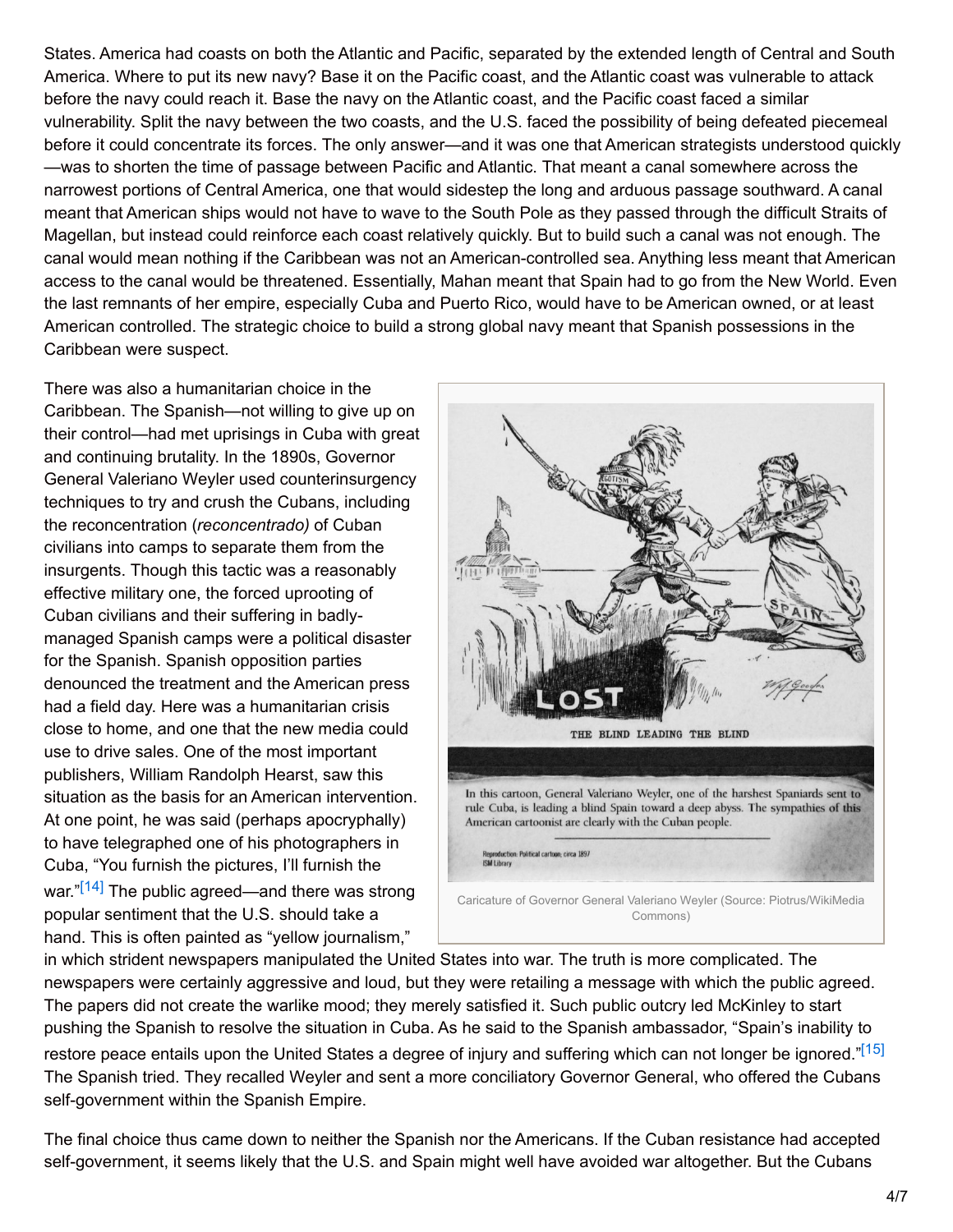had their own agency and their own ability to choose. They were themselves actors in this long trudge to war, and actors who read the situation with some sophistication. The Cubans aimed for "Cuba Libre" not for some marginal version of it that still answered in some way to Spain. They thus refused the Spanish offer, and the rebellion continued, waiting unknowingly for the arrival of the great armored cruiser named for America's 23rd state.

## **Choices**

What this account has revealed is the number of choices made along the way that shaped the path to war. McKinley's choice after the sinking of the *Maine* was just the last one, the end of a whole long line of decisions that created the Spanish-American War. Those choices had been made at the global level, at the hemispheric level, and at the regional level of the Caribbean. They had been made by Spanish, by Americans, and by Cubans, made by elites and by the public. They had been driven by ideology, by greed, by weakness, and by political calculation. This assortment of choice had meant that by the time McKinley came to contemplate war with Spain, his options were significantly constrained. That is perhaps the most important lesson of this examination of the start of the Spanish-American War: that the people making the choice for war are often not or not just the leaders of the nations. Sometimes, those making one of the long sequences of choices that lead to war are an ordinary soldier or sailor who forgot to vent the coal bunker on his ship; often, those making a choice for war are not even aware that they are doing so. This was true in the Spanish-American War, and it is true in many of the wars that the United States has fought.

# **Coda—The Philippines**

William McKinley was somewhat surprised to discover that he was starting a war that spanned the globe rather than one confined to the Caribbean. The reason for that was Teddy Roosevelt's aggressiveness. Roosevelt was, as we have seen, a committed global expansionist, and he believed that the U.S. should control not only the western hemisphere, but become one of the world's great imperial powers. In the 1890s, that meant getting access to the markets of China, and getting to China meant finding harbors for the American navy to sail across the vast Pacific and close on East Asia. One of the few remaining Spanish possessions, the archipelago of the Philippines, would be perfect for that, especially its deep-water bay at Manila. Roosevelt, then-Assistant Secretary of the Navy, thus arranged for a like-minded friend, George Dewey, to take command of the American Asiatic Fleet, near China, and when war with Spain loomed, he told Dewey that upon declaration of war, Dewey should attack the Spanish fleet in Manila Bay. Roosevelt made this decision while Secretary of the Navy John Long was out sick and when Long returned, he said that "in my short absence, I find that Roosevelt…has come very near to causing more of an explosion than happened to the *Maine.*" [\[16\]](#page-6-4) But Long, ailing and infirm, did not countermand Roosevelt's order. Thus, when war was declared, Dewey sailed to Manila and sank the Spanish fleet there.

<span id="page-4-1"></span><span id="page-4-0"></span>Suddenly, McKinley had another decision to make. What to do with the Philippines? There were still Spanish forces there, there was a Filipino insurgency restarting, and other imperial powers started sniffing around in the aftermath of the U.S. victory. McKinley waffled, but sent troops, who successfully defeated the rest of the Spanish forces and gave the U.S. control of Manila. Here again, we see the chain of decisions building. Roosevelt's initial decision to send Dewey's fleet and McKinley's decision to send troops started to build a commitment by the U.S. to taking the Philippines, a commitment McKinley decided in the fall of 1898 to honor by negotiating the purchase of the Philippines from the Spanish as part of the peace negotiations. Here, though, the end of one war fed the beginning of another, because the resurgent Filipino revolutionaries, who had been encouraged by the United States to fight the Spanish, suddenly found themselves handed from one imperial master to another. Like the Cuban revolutionaries, that was not acceptable to them, and it led early in 1899 to a clash between U.S. and Filipino forces that started an entirely new war for the United States, across the globe in a place that few Americans knew of before 1898. Arthur MacArthur, one of the American officers in the Philippines, talked of getting some knowledge of the place from a visitor's guide which, among other things, "advised all travelers to carry coffins, as few returned alive from Manila."<sup>[\[17\]](#page-6-5)</sup>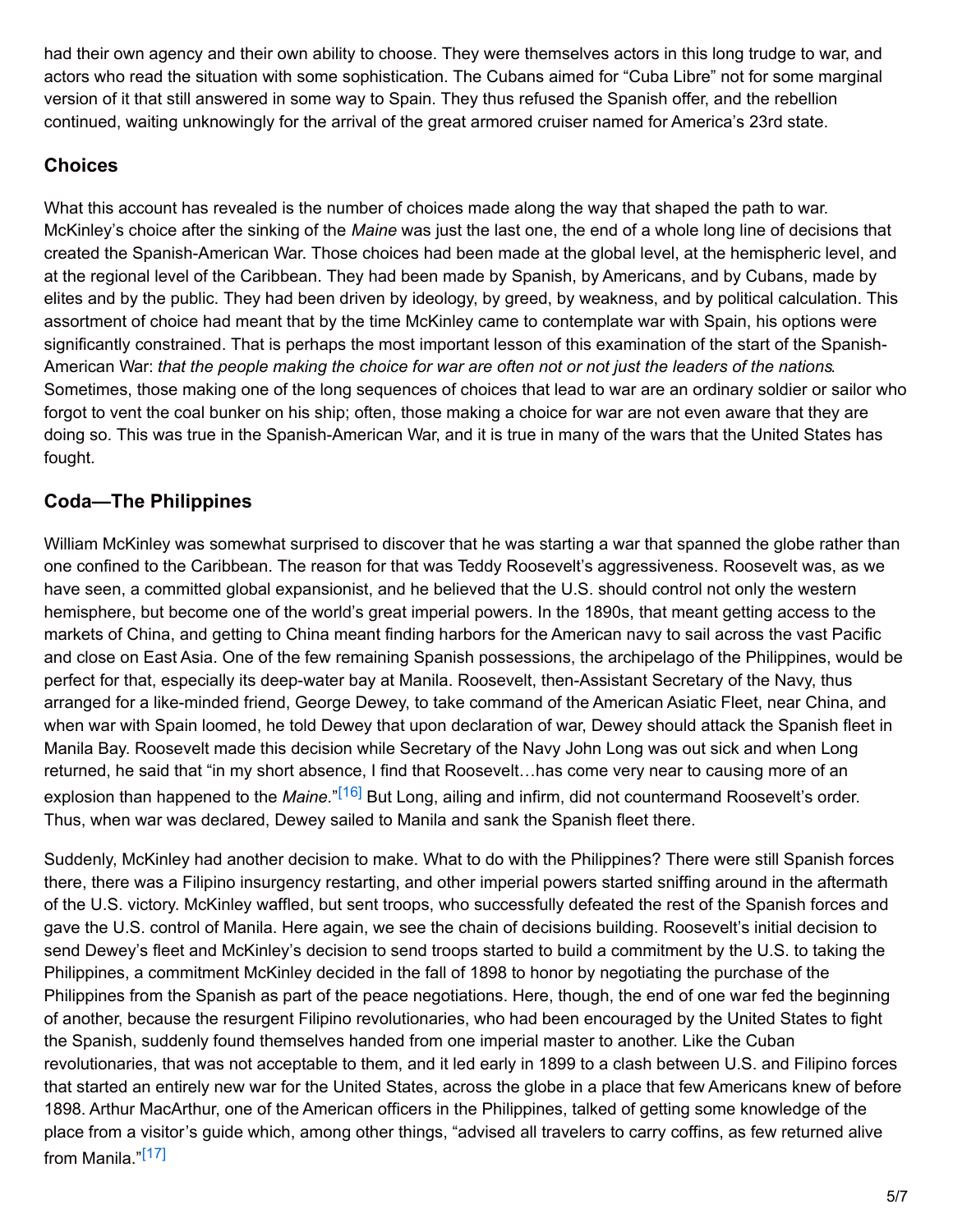American involvement in the Philippines, a somewhat unexpected coda to the Spanish-American War, illustrated the flip side of the start of that war. In that war, some of the decisions leading to war were made by people unaware of the consequences of what they were doing. In the Philippines, the decisions led to a war that most hardly expected, in a place few knew. In some sense, the start of the Philippine-American War illustrated that sometimes the decision for war is taken, but the war that results is unexpected. "What war are we going to end up fighting?" is a seemingly

odd question to be asking at the start of conflict, but, it turns out, a necessary one.



<span id="page-5-0"></span>[\[1\]](#page-0-0) John Taliaferro, *All the Great Prizes: The Life of John Hay, From Lincoln to Roosevelt* (Reprint ed. Simon & Schuster, 2014), 330.

<span id="page-5-1"></span><sup>[\[2\]](#page-0-1)</sup> Quoted in Louis A Pérez, "The Meaning of the Maine: Causation and the Historiography of the Spanish-American War," *Pacific Historical Review* 58, no. 3 (1989): 293-322.

<span id="page-5-2"></span><sup>[\[3\]](#page-0-2)</sup> In reality, the explosion seems to have been caused by a buildup of bunker gas in one of the coal bunkers. See Hyman George Rickover, *How the Battleship Maine Was Destroyed* (Washington: Naval History Division, Dept. of the Navy : for sale by the Supt. of Docs., U.S. Govt. Print. Off., 1976).

<span id="page-5-3"></span>[\[4\]](#page-0-3) The Sacramento *Evening Bee*, 11 March 1898, quoted in Julius Pratt, "American Business and the Spanish-American War," in *The Hispanic American Historical Review* 14, 2 (May 1934), 163-201.

<span id="page-5-4"></span>[\[5\]](#page-1-0) Frederick Jackson Turner, "The Significance of the Frontier in American History," *Annual Report of the American Historical Association for the Year* (1893): 199-229 is the founding document of the frontier is closed school of thought. The essay is less important as an analysis of the actual history of the 19th century frontier and more important as a piece that reveals American *perceptions* that the frontier was closed.

<span id="page-5-5"></span>[\[6\]](#page-2-0) Quoted in Thomas G Dyer, *Theodore Roosevelt and the Idea of Race* (LSU Press, 1992), 11.

<span id="page-5-6"></span>[\[7\]](#page-2-1) Alfred Thayer Mahan, Th *e Influence of Sea Power Upon History, 1660-1783* (London: Sampson Low, Marston, 1890).

<span id="page-5-7"></span>[\[8\]](#page-2-2) Quote is from May 12, 1890 in H.W. Brands, ed., *The Selected Letters of Theodore Roosevelt* (New York: Cooper Square Press, 2001), 72. Useful on Roosevelt's thinking about the Navy is J. Marolda Edward, *Theodore Roosevelt, the U.s. Navy, and the Spanish-American War* (Macmillan, 2001)..

<span id="page-5-8"></span>[\[9\]](#page-2-3) Paul M Kennedy, "Mahan Versus Mackinder. Two Interpretations of British Sea Power," *Militärgeschichtliche Zeitschrift* 2 (1974): 39.

<span id="page-5-9"></span>[\[10\]](#page-2-4) [http://avalon.law.yale.edu/18th\\_century/washing.asp](http://avalon.law.yale.edu/18th_century/washing.asp), accessed February 21, 2017.

<span id="page-5-10"></span>[\[11\]](#page-2-5) <https://www.mtholyoke.edu/acad/intrel/winthrop.htm>, accessed February 21, 2017.